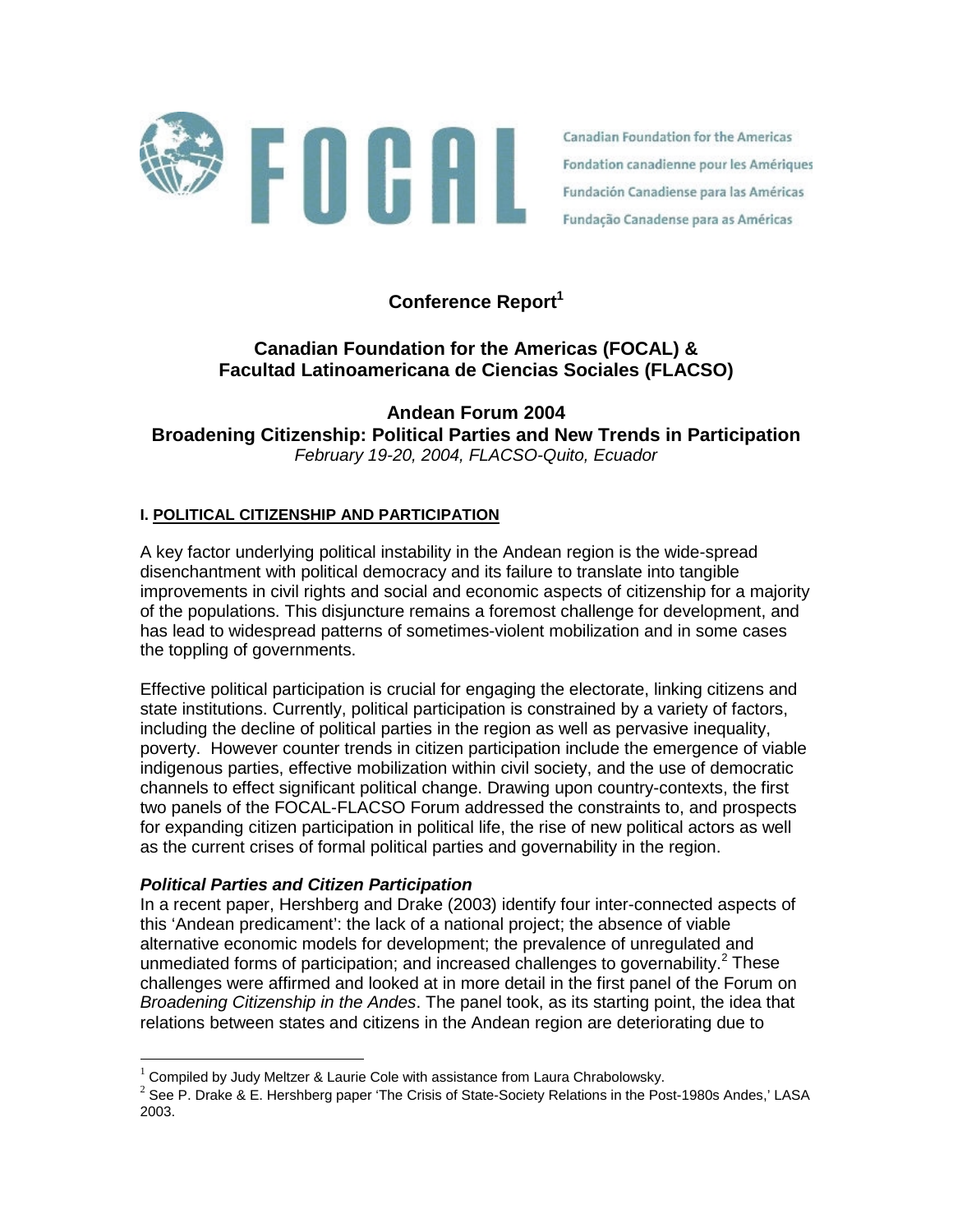domestic and international challenges and constraints. While citizen engagement in democratic politics has been 'shaky' throughout the post-transition period, these weaknesses have, in recent years, given rise to increased public reaction outside of institutional channels leading to heightened political instability—what F. Gutíerrez Sanin referred to as an "activation" of anti-political sentiment. (Reflecting a combination of sustained economic problems, pervasive insecurity, and unmet expectations of governance and democracy).



*(Forum Panelists - from left to right: Felipe Burbano; René Mayorga; Simon Pachano; Carlos de la Torre; Carmenza Gallo; Margarita Lopez Maya; Gabriel Murillo; Fernando Bustamante)* 

In addition to root causes of inequality and poverty, political exclusion was identified as a critical factor exacerbating dissatisfaction and increasing the alienation of low and middle-income sectors. Panelists emphasized that this discontent has manifested itself in disparate ways throughout the region—the challenges confronting parties and citizen participation are by no means homogeneous, ranging from ousting Presidents in Bolivia and Ecuador, mass mobilization and extreme polarization in Venezuela, anti-party politics in Peru, and prohibitive political violence in Colombia.

The disintegration and/or failure of political parties to fulfill their role in representing and mediating between citizens and the state has appropriately become a priority of research as well as domestic and foreign policies. Panelists also noted that the increasing polarization—social, political and economic—is reflected within legislatures, resulting in what several panelists termed a crisis of alliance formation and coalition governance. The inability of governing parties and presidents to form political alliances in turn has lead to an incapacity to implement social and economic reforms, creating a cycle of discontent.

**A crisis of alliance formation…** 

**"…***in all countries, the capacity to govern and implement social, political, and economic reforms is contingent upon the ability to construct alliances in what are increasingly polarized societies…***"**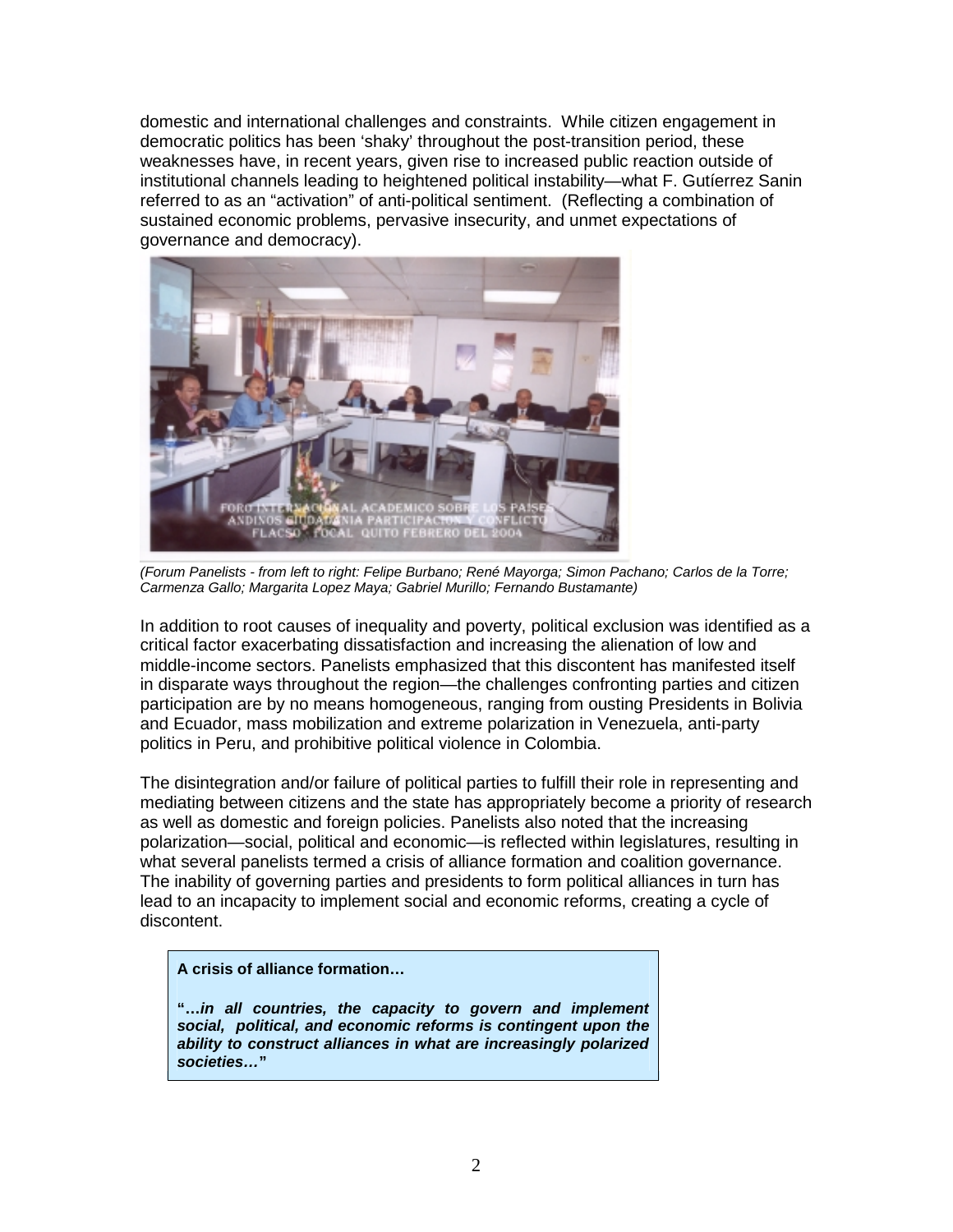The weakness and ineffectiveness of institutions was also emphasized as a key obstacle in this regard. One panelists pointed out, for example, that electoral systems that combined corporatist politics with second round run-off elections inhibit coalition-building among parties by design, making majority government in Congress an impossibility. Ultimately, however, effective citizen participation requires political stability as well as the resources and will to build working institutions that garner public trust.

Latinobarometro's 2003 survey on citizen confidence in democratic institutions highlights the validity of this concern—as the graph below shows, political parties, the primary vehicle for citizen participation, have the lowest level of public confidence, and continues on a downward trend, dropping to well below 20% in 2003:



**Box. 1 - Declining Confidence in Institutions in Latin America 1996-2003** 

*Source: The Economist Print Edition, October 30, 2003* 

There was agreement around a set of key issues & challenges facing political parties (albeit in different contexts) that need to be addressed in order to improve citizen-state relations:

- That the problems underlying ineffective citizen participation in political life stem, in large part, from the weakness (and in some cases the decline), of political parties, recognizing that political democracy unquestionably requires parties, as the most important means for potential participation.
- Although recent resurgence of 'anti-politics' and the informalization of politics in the region has, in some cases opened spaces for citizens to voice demands, extrainstitutional action is not a sustainable option for systematic democratic participation. For this reason, building effective political parties must be a priority.
- The failure to reach consensus within coalition governments as well as opposition in many of the countries in the region prohibits the implementation of long term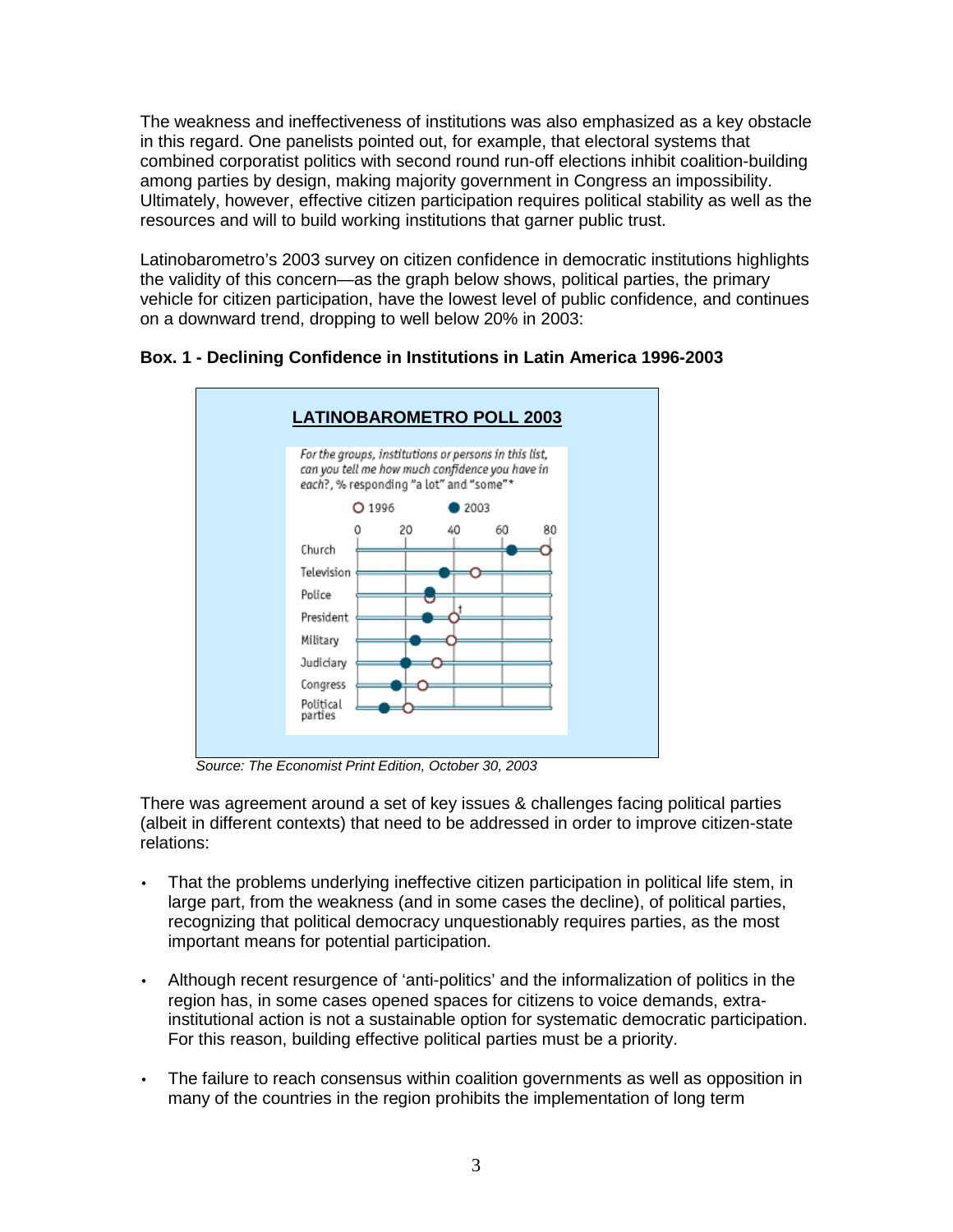agendas for development. Perpetual blockage of new legislation or reform also increases the likelihood of tendencies to centralize power within the presidency and look to less democratic ways to move agendas forward.

• These issues present significant challenges for international donors, given the domestic and political nature of parties and participation. Innovative ways to provide resources, exchange lessons learned, build capacity of civil & political actors and resources for mediation & conflict resolution should all be considered.

# *Political Citizenship II: New Political Actors*

The deterioration of relations between states and citizens in the Andean region, exacerbated by domestic and international challenges, and characterized in many cases by the circumstances outlined in the previous section, has given rise to increased political and social activity inside and outside of institutional channels. The emergence of these actors – labeled by some the "anti-politics" or "anti-systemic" movement – has caused further fragmentation and heightened political instability. However, others have noted the positive and possibly transformative potential associated with the effective mobilization of communities and civil society, and the use of democratic channels to effect significant political change.

The second panel on political citizenship set out to examine the forms and potential of these new political actors, assessing their role in expanded citizen participation in political life, and how they will affect the consolidation or reformulation of representative political parties. To do this panelist were interested in examining instances of this new participation in action, as well as the exploring existing relations between citizens and political parties –argued too be one of the root causes of the decline of traditional systems and a barrier to transformed and strengthened citizenship.



*(Forum Panelists, from left to right: Aldo Panfichi, Carlos de la Torre, Carmen Martínez, Gabriel Murillo, Fernando Bustamante).* 

During discussions panelist reaffirmed that although all of countries in the region were affected by the problems outlined in the first panel – weak political parties, ineffective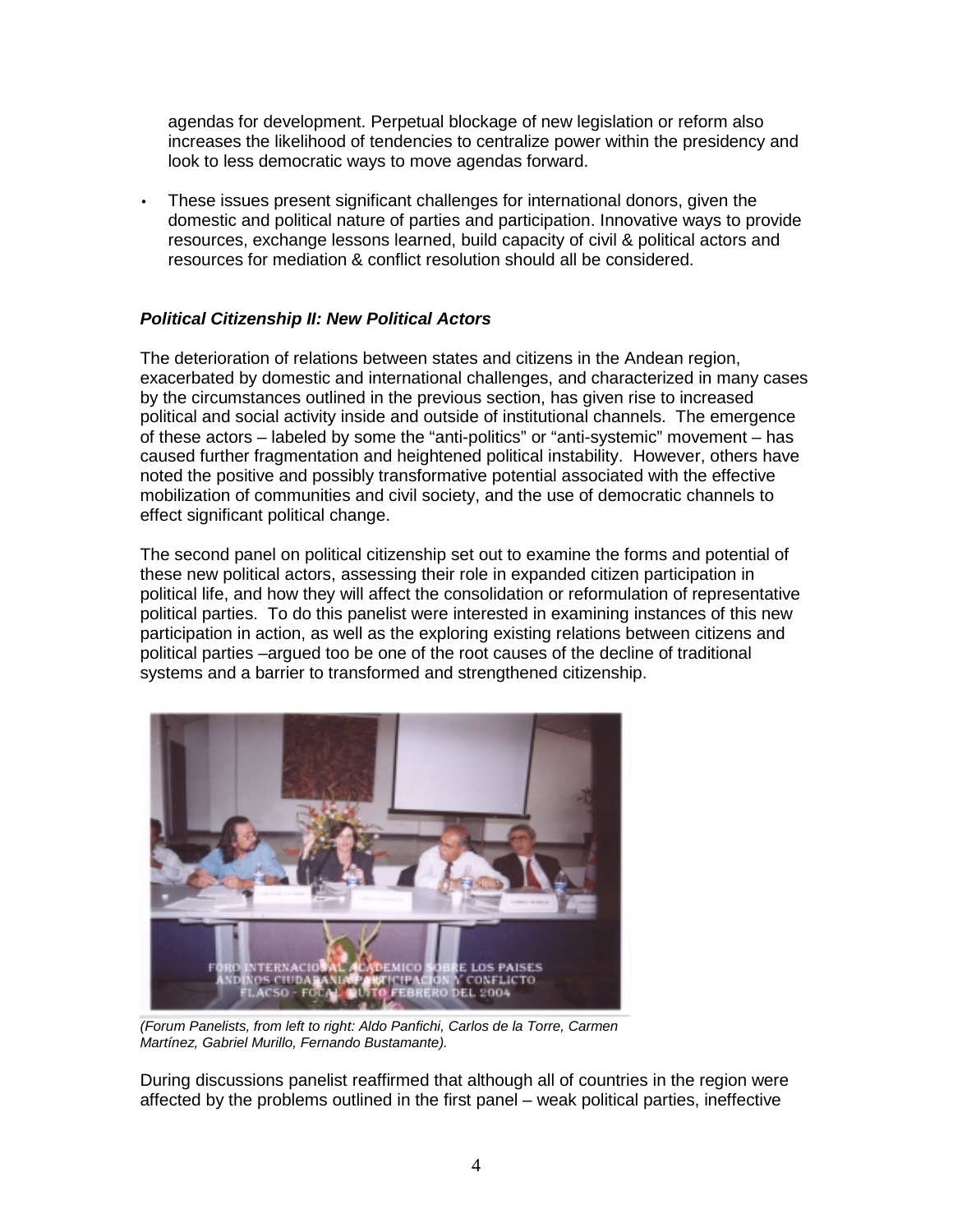states, weak state-citizen linkages and the growth of non-traditional actors – these "crises" did not affect all of the Andean countries in the same way or with the same results – nor did they necessarily have the same underlying causes. All presenters underscored the fact that theory is rarely translated uniformly into reality and there is a need for empirical research to determine the context and variables of each situation.

### **Box. 2 – New Political Actors at the Local level – Decentralization in the Andes**

Recent state decentralization, including the local election of mayors and the devolution of responsibilities and resources to municipalities, has been a key catalyst in the rise of local political parties and social movements which have increasingly taken control from traditional political parties at the local level though out the Andean region.

Colombia – In the 2000 elections, 12 years after decentralization was introduced 62% of municipalities were under one of two traditional parties. 11% of all winning municipal candidates had the backing of more than one party. In total there are more than 40 political parties, in addition to the Liberals and Conservatives that govern at the local level.

Venezuela – The 1989 decentralization law mandated the election of state governors and over 300 mayors. By 2000, fragmentation of traditional parties had taken hold, with independent and coalitions parties firmly in command: 76% of mayoralities were coalitions of large and local, independent parties, 12.3% were one-party independent candidates, while the two traditional parties – AD and COPEI – who ran one-party candidates won only 6.3% of municipalities.

Bolivia – The decentralization law was passed in 1994. In the 1999 elections the three traditional parties (MNR, ADN and MIR) were able to maintain 51% of local council wins, however, despite provisions requiring all parties to have a national-level affiliation, 11 ethnic and local-level parties tripled their votes to capture 28% of the vote share.

Peru – In 2002 newly elected President Toledo's reinstated mayoral and sub-national posts, holding elections for governors and mayors in November of that year. At the departamental level regional parties won 8 (32%) of the governor spots, capturing over 40% of the popular vote. In the local elections 398 municipal parties presented candidates in at least one municipality, and small or local parties won 53% of the mayorships.

*Source: "Decentralization and Political Parties" C. Sabatini, Journal of Democracy, Vol14 #2, 2003.* 

For example, one panelist argued that despite claims of a regional "crisis of representation", political parties in Ecuador are weak nationally, but are strong at the local level, buoyed by recent decentralization and the growth of parties/movements responding to particular interests. Instead it was argued that the crisis is related not necessarily to the *absence* of representation, but rather is a function of the *type* of relationship that exists between state/political parties and the electorate, which has in turn affects the concept and exercise of citizenship in Ecuador.

Unlike the relationships found in theoretical examples and consolidated liberal democracies, which are based in principle on societies of equals and often involve adherence to a social contract between representatives and the electorate, in Ecuador this "contract" takes on a very different form. As one panelists argued, the electorate delegates power to the elected representatives in order to be "taken care of". This relationship, based on a society of difference, has its roots in the colonial *encomienda* system and generates political relationships based on corporatism, family ties, difference of status and the creation of networks of reciprocity. This system underscores the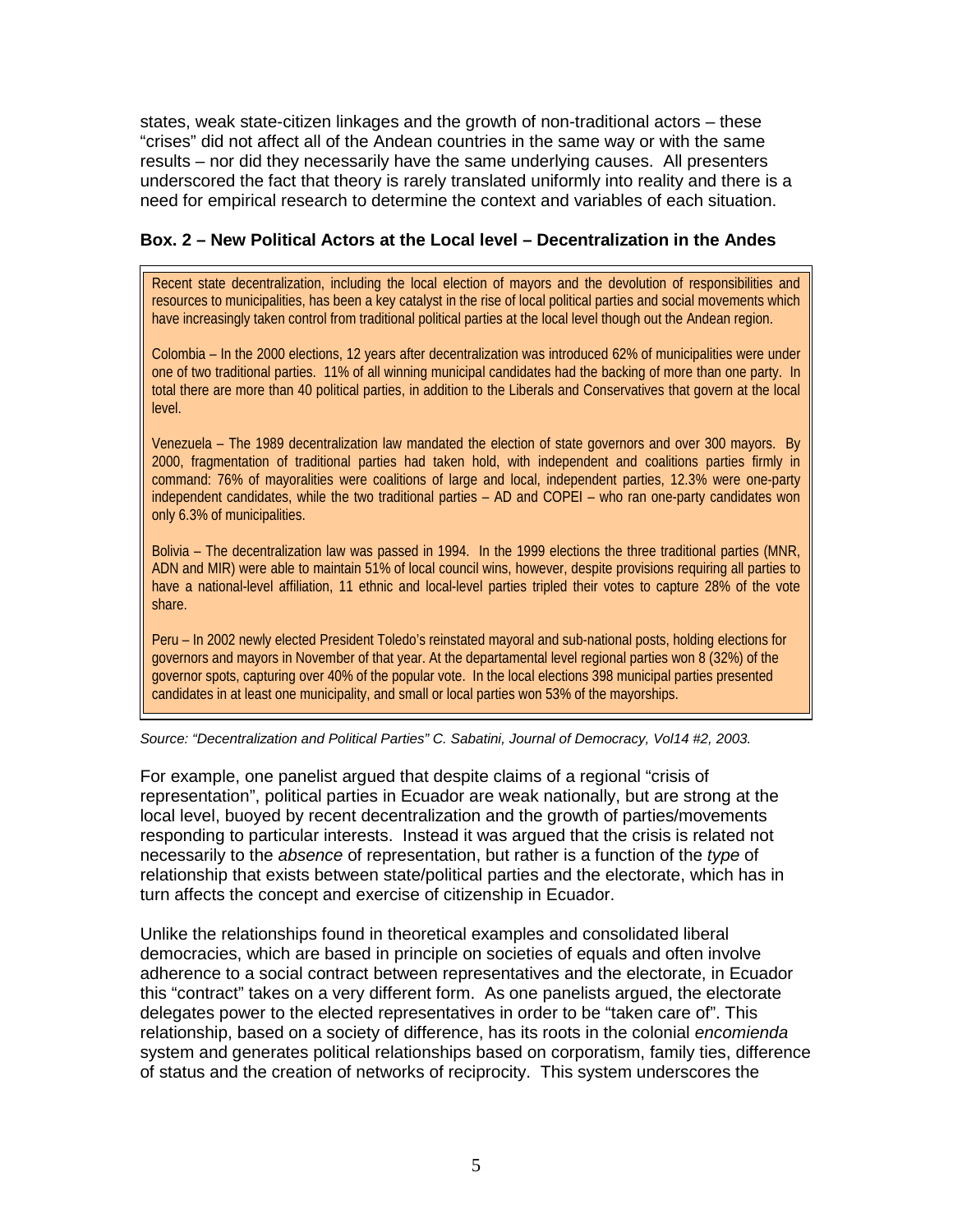fundamental gap between the formal methods and theory of liberal democracy, and the sociological reality that exists in the country.

These dysfunctional relationships, based on inequality and maintained by the absence of the rule of law, have produced a citizenry that lack avenues to exercise power or ways to have their needs met apart from the skewed and tenuous systems of clientelism and corporatism. In this context, the "new political actors" may indeed be including the voices and concerns of diverse and previously marginalized groups. However, in many cases the fundamentals of the system do not change with the emergence of these actors – who tend to direct their attention to new group of citizens (women, poor, indigenous) but continue to link citizenship and access to services to membership in a particular group. There is not necessarily a change in the *type* of relationship between elected and elector or a strengthening of state-society links; nor is the way the system or political parties integrate and aggregate interests altered. Instead, it was argued that what is needed to effect substantial change is to "secularize" the concept of citizenship so that it does not fluctuate with style or affiliation of the leader: The rule of law must be strengthened and rights of all citizens must be acknowledged and respected equally.

### **Case Studies – Peruvian Mesas de Concertación**

In addition to a redefinition and expansion of citizenship, a community-based study of collective action at the local level also underscored the fact that not all of the new forms of participation and political action have the same impact. Recounting the findings from a case study of two Peruvian communities that survived the violence of the 1980s, a panelist highlighted the practical and real characteristics/ experiences that shaped the ability of citizens and civil society organizations to effectively mobilize and interact with municipal leaders. The scale of the study provides some interesting insights into community dynamics and underscores the need for empirical study, warning against the tendency to generalize problems at the national or regional level.

In both of the communities studied, the populations live in extreme poverty, speak Quechua and live in post-war zones, where between 1980 and 1995 65,000 people were killed – 90% of whom were peasants. In both cases the communities tried to form *mesas de concertación* (consultation groups) to engage with the local municipalities and devise a functioning regional plan. However, the communities had different degrees of success in creating these consultation mechanisms.

Upon reflection, key differences were identified that affected communities success at generating improved citizen-municipality links. In the first instance the effect of violence on society played a role. In the case of Huanta, the violence was generalized and caused many, including community leaders, to flee. In the second community the violence was not as intense, allowing for the survival of some community unity and leadership. The effects of violence in turn affected the nature of the civil society that emerged after the violence, and the role of individuals in leadership of these movements: in the first case community leadership was undertaken mainly by individuals from outside of the community, and was taken over by a personalistic leader. In the second community, surviving leaders renewed participation efforts and created a communitysupported process.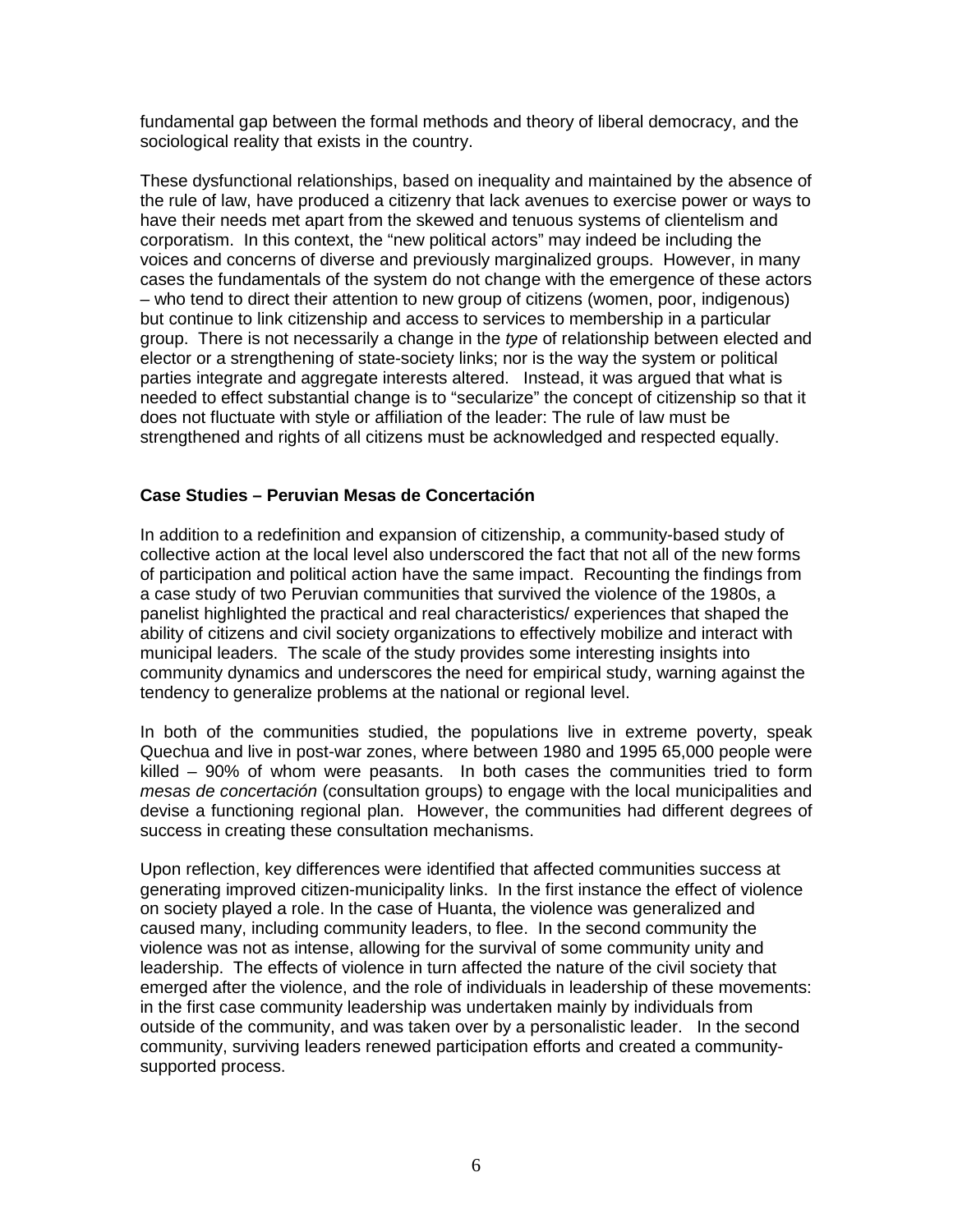| Huanta                                                                                                   | Chuscampa                                                 |  |  |  |
|----------------------------------------------------------------------------------------------------------|-----------------------------------------------------------|--|--|--|
| Most affected war zone                                                                                   | Transit zone of troops, but not the heart of the conflict |  |  |  |
| Mesas led by a new leadership, who had left the                                                          | Community resisters stayed in the zone and survived       |  |  |  |
| community and returned when the violence had ended                                                       | the war and led renewed participation efforts             |  |  |  |
| Leadership became was taken over by                                                                      | Leadership was not centered on one person or group,       |  |  |  |
| personalistic/charismatic leader                                                                         | but was a community leadership                            |  |  |  |
| Implementation of participatory budget                                                                   | Space of deliberation and dialogue with economic,         |  |  |  |
|                                                                                                          | social and political actors.                              |  |  |  |
| Increased polarization between municipality and civil                                                    | Development of a vigilant civil society, transparent and  |  |  |  |
| society, loss of credibility and return to clientelism                                                   | supported by the community base                           |  |  |  |
| Oraniza Alde Dentiski (Alem Delitzel Astene en d'Obil Oraist, Dentsin etter Il Andren Femme Ducesntetten |                                                           |  |  |  |

### **Box. 3 – Characteristics of Participation in** *Mesas de Concertacion* **– Peru**

*Source: Aldo Panfichi "New Political Actors and Civil Society Participation," Andean Forum Presentation 2004.* 

From the discussions key ideas emerged that merit further thinking to support active citizenship and the productive inclusion of new political actors:

- There is the need for a more detailed look at what is understood  $-$  in theory and practice – by citizenship in these countries. How do citizens relate to states/parties? What do they expect from them? What rights and responsibilities do they confer on their elected leaders? Does this conception create accountable and responsive representatives?
- Panelists underscored the need for detailed and empirical research to provide greater understanding of specific circumstances to identify key factors and move beyond generalizations. For example, the "crisis of representation" label must be deconstructed for each country to uncover the particular relationships, structures and challenges that countries face.
- There is a need to "secularize" the terms and understanding of citizenship and provide unalienable foundations grounded in the rule of law.
- Policy makers and practitioners must distinguish between national and local level circumstances and phenomena, as different levels present different problems and challenges.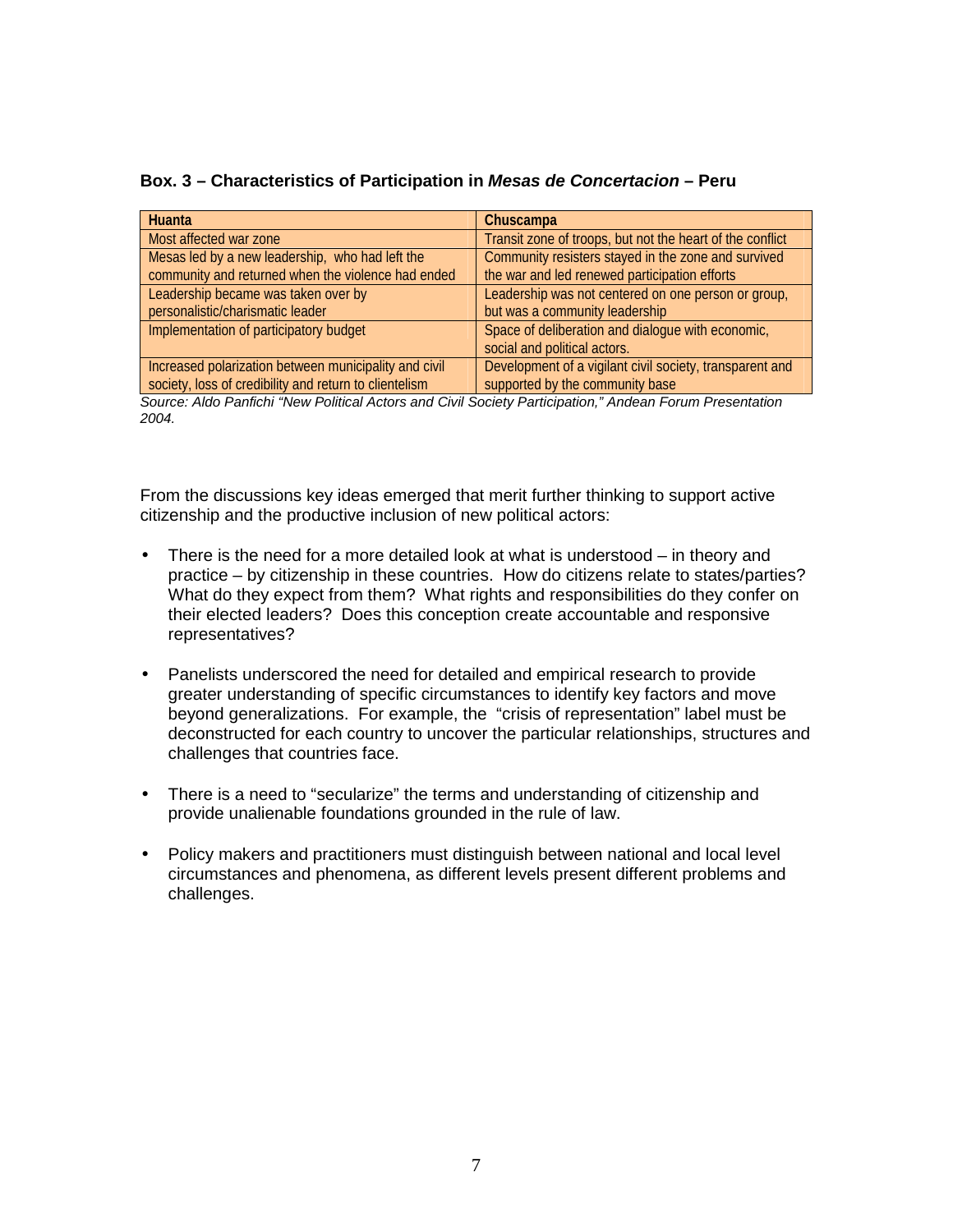## **Box. 4 – Linking political citizenship and socio-economic exclusion**

The practical constraints of inadequate political citizenship are outlined below, based on research on social exclusion in Bolivia undertaken in 2002-3 by the Pro Citizens' Participation Consortium. The everyday challenges faced by many non-citizens in the region shed light on the links between political, social and economic dimensions of citizenship. As the points below demonstrate, those without legal citizens status "*face a situation of illegality for which they are not responsible. There are a series of obstacles in the administrative system that do not allow them to access state services and so inhibits the full realization of their rights. This lack of documentation facing many poor people leads to further impoverishment, as their exclusion from identification services means they cannot exercise other rights*." Examples of such impediments include:

- Lack of documentation is an obstacle to obtaining birth certificate, necessary to enroll in primary or secondary schools.
- It is difficult, if not impossible, for an undocumented community leader to get a formal community leadership position, particularly if they are illiterate, as their lack of documentation would make it impossible to negotiate official proceedings or projects for their community.
- Without documentation, individuals cannot legalize the status of their property (land, housing) in public registries.
- They are not able to access a loan in micro-finance schemes, even from those programmes designated for the extreme poor.
- They are unable to initiate legal proceedings, nor take on their own legal defence when sued.
- Paradoxically, they cannot access social benefits aimed at the "poorest," which often require documentation.
- The undocumented do not have legal access to natural resources, for example titling of collective lands.
- They face difficulties when receiving mail packages or remittances sent in their name.
- They cannot participate in the democratic process, not as voters and even less as candidates.

*Source: Social Exclusion, Rights and Chronic Poverty In Bolivia, research by the Pro Citizens' Participation Consortium p. 4 (2002)* 

# **II. SOCIAL CITIZENSHIP AND SECURITY**

In addition to the challenges of formal political citizenship, the broad set of social, economic and civil rights also associated with citizenship under democracy have yet to be realized in most countries in the region. The paradox of electoral democracy coexisting with high levels of inequality, exclusion, violence and human rights abuses presents perhaps the greatest challenge for thinking about democracy and development. These challenges give rise to two distinct lines of analysis which were addressed in the third and fourth panels of the Forum. On the one hand they have resulted in a growing body of research and thinking about social dimensions of citizenship, and on the other, the links between citizenship and issues of security in the region.

### *Social Citizenship & Citizen Participation: Beyond Formal Political Spheres*

The first panel focused on the conceptualization of social citizenship as well as concrete examples of citizen participation beyond formal political spheres from the region and Canada. Ideas about 'social citizenship' find their roots in the mid-twentieth century, (notably T.H. Marshall), and the distinction between the formal legal and political rights and those associated with social and economic well-being, including access to health, education, a livelihood etc., formally recognized in international guidelines and U.N. legislation.

Panelists highlighted the failure to address the social dimensions of citizenship throughout the region, and the tensions and trade-offs that exist between the implementation of political versus social aspects of citizenship. In spite of the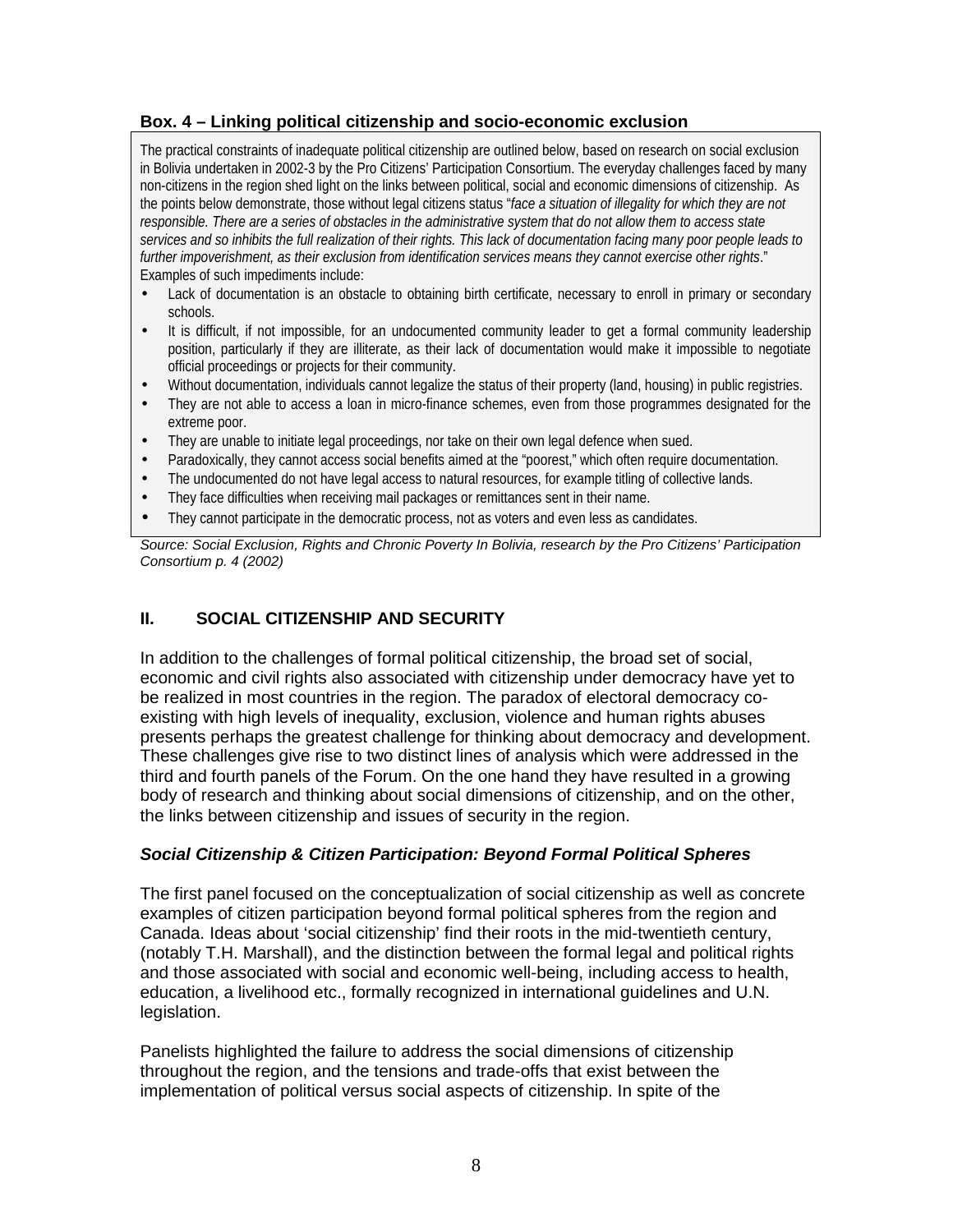weaknesses of political participation raised in preceding panels, the focus on formal political rights and subsequent individual economic rights in the post-democratic transition period, has come at the expense of social citizen rights. Although development policy in the region has addressed basic needs such as housing, health and education, these have had a tendency to be conceptualized as 'charity'—distinct from the notion of fundamental 'citizen rights.' Similarly, in domestic regional politics, these rights have been part of corporatist political processes, whereby social goods were allocated as a means to influence political incorporation, reinforcing patterns of social stratification. Panelists emphasized that the "de-politicization" of social rights remains a practical and conceptual challenge for researchers and policy-makers in the region.



*(Forum Panelists, from left to right: Rianne Mahon; Cristina Rojas; Betty Espinosa; Carmenza Gallo; Margarita Lopez Maya)* 

The inadequate focus on social rights emphasized by members of this panel, was attributed in part to: the high costs associated with fulfilling social rights as compared to political and legal processes; the complexities that the scope and implementation of these rights entailed; and the tension between reducing the size of states, that has been a significant development thrust of the past several decades, and state capacity to address these obligations. (This has begun to be been reconsidered in the post-Washington Consensus period, with a renewed focus on integrating economic growth with social priorities).

Panelists highlighted that research and discussion about social citizenship has tended to focus on the bottom-up struggles to claim rights, which have increased in the wake of states' failure in addressing social rights, attention to the capacity of states to fulfill these rights merits further attention. It was also suggested that in fact rights were more likely to be negotiated and agreed to by 'weak' states, given greater pressure to bargain and need for consent. By the same token, however, 'weak states' are also more susceptible to "violating their end of the bargain" and not following through, or dismantling particularly more costly social rights.

It was also pointed that out that although rights are set and implemented at the national level, a more nuanced (or "multi-scalar" approach) is useful in understanding how social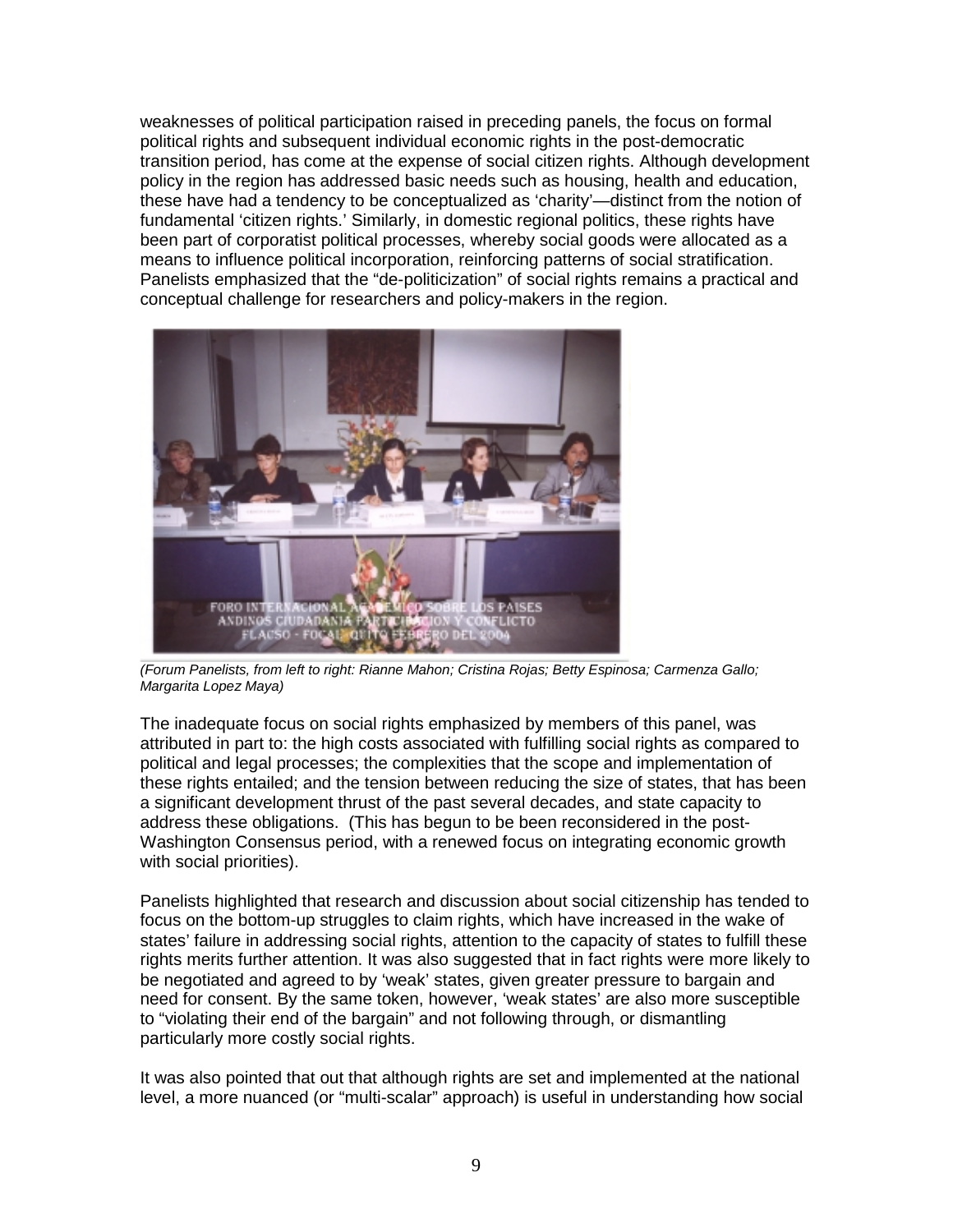rights are claimed and fulfilled at local, regional, national and international levels. This in turn focuses attention on the relation between decentralization and the transfer of social rights from the national to local levels throughout much of the region.

Several trends and key points regarding the realization of social citizen rights were raised by panelists, including:

- The capacity of weak states to implement social rights associated with citizenship;
- Even with public and political will to implement these elements of 'substantive democracy,' to what extent do states in the region have the institutional capacity and resources required to implement and sustain them?
- Research is needed on social citizen rights at local, regional as well as national levels, how they are inter-related and affected by political processes including decentralization.

### **Box. 5 – Successful struggles for socio-economic rights – Example from Bolivia**

### *Successful Resistance: Water Wars in Bolivia*.

"The Water Revolt: in 1997 the World Bank told the Bolivian government that \$600M in debt relief depended on the privatization of the water in Cochabamba. In 1999 Bechtel in a one-bidder process got the contract and immediately price of water went up for up to 200%. A coalition of farmers, workers and environmental groups was formed to challenge the privatization "Coalition for the Defense of Water and Life, La Coordinadora. It organized a city wide general strike that shut down the city for three days. Blockades closed two main highways, the airport was shut, and thousands of 'Cochabambinos' occupied the city's central plaza. The government promised to review water tariffs but broke its word and the Coordinadora announced a march that was declared illegal. More than 175 people were wounded. The government lost legitimacy and announced a rollback rate for six months. The Coordinadora leaders demanded the cancellation of the contract: they announced a general strike and blockade of highways until Bechtel would be forced to leave. A meeting with the archbishop as mediator took place and then President Banzer, imprisoned all Coordinadora leaders in a remote jail, and soldiers forced TV and radio to shut down. The public response was quick, and revolt spread. Alerted by Democratic Center reports, hundreds of people sent emails to Bechtel's CEO demanding that the company leave. Ultimately the company left, the water contract was cancelled and a new publicly controlled company was established."

*Source: C. Gallo, "State Capacity, Rights and Citizenship in Bolivia," Andean Forum presentation 2004, p.5*

### *Citizenship and Regional Security*

The need for security and the absence of violence is a basic prerequisite for effective citizenship and the exercise of its attendant rights. Conversely, weak and limited citizenship tends to exacerbate social costs – which create situations prone to violence, crime and conflict. The fourth and final panel examined the diverse aspects of security in the Andean region, as a fundamental material dimension of citizenship, examining the causes, as well as the constraints to the successful resolution of these situations. On one hand deteriorating political and economic circumstances have increased the incentives and space for violence and conflict – on the other hand weak institutions, fractured congresses, disintegrating political parties and large budget constraints have made it more difficult for national governments to deal effectively with these problems.

As internal conflicts have intensified, the groups of actors involved has diversified and the profits become more lucrative (particularly in Colombia), there has been a regionalization of the conflict. As the character of drug production and trafficking becomes multinational, and displaced persons, laundered money and guerilla groups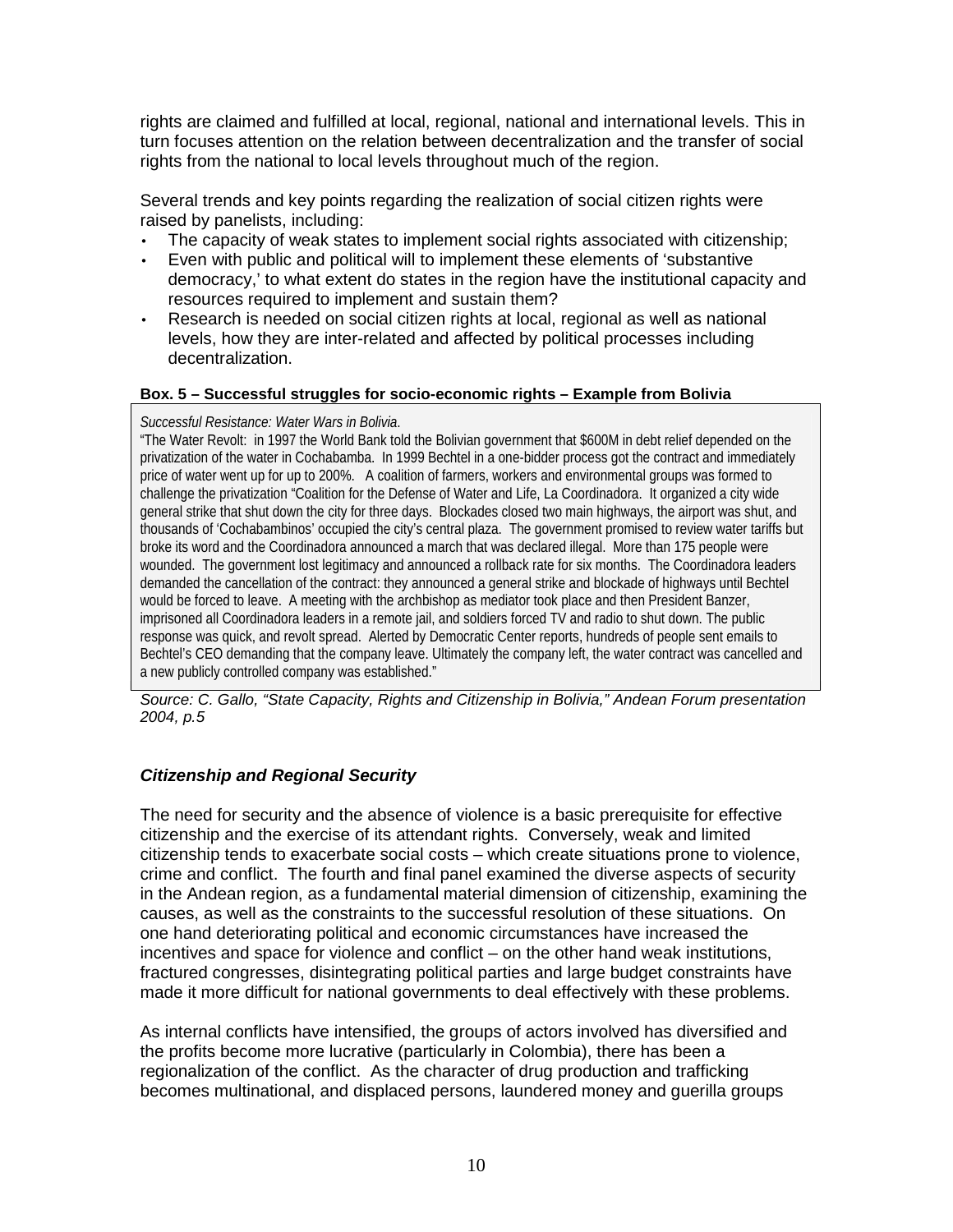increasingly cross boarders, the response to these situations has also become progressively "internationalized", keeping step with globalization of trade, financial and economic processes. The regionalization of the problem and the internationalization of the response has further affected national governments' policies and their ability to deal with domestic and foreign security questions. In many cases international input has caused a "reframing" of domestic issues (both security and non-security) according to external concerns and values – asymmetry of power relationships leads to "the imposition of the most powerful actor's agenda".

| <b>Table. I</b> $\equiv$ 03 Alu to Colombia (Thinoris of Goliars) |       |        |        |        |        |        |        |        |
|-------------------------------------------------------------------|-------|--------|--------|--------|--------|--------|--------|--------|
| Type of Aid                                                       | 1997  | 1998   | 1999   | 2000   | 2001   | 2002   | 2003*  | 2004** |
| Military and                                                      |       |        |        |        |        |        |        |        |
| Police                                                            | 88.56 | 112.44 | 308.81 | 765.32 | 224.68 | 374.61 | 600.95 | 532.7  |
| Assistance                                                        |       |        |        |        |        |        |        |        |
| Economic                                                          |       |        |        |        |        |        |        |        |
| and Social                                                        | 0     | 0.52   | 8.75   | 212    | 5.65   | 127.5  | 154.8  | 150    |
| Assistance                                                        |       |        |        |        |        |        |        |        |

**Table. 1 – US Aid to Colombia (**millions of dollars)

Source: complied by the Center for International Policy – Colombia project (www.ciponline.org)

\* Estimate plus supplemental request

\*\* Requested

To illustrate these changes, panelists pointed to: the proliferation of negative interdependences regarding security and terrorism; the decrease of positive interdependence in commerce; economic fragmentation; and the negative affects on migration, which use be a positive exchange, but has been converted into a dangerous security issue. Panelists also highlighted the increasing militarization of security issues, which has been driven in part by the US tendency to focus almost exclusively on subversive "terrorists" groups and narcotrafficers. For example, the US government has turned its relation with Colombia into a "narcotraffic relation" – with the "War of Drugs" being one of the main (if only) ways the US engages the region. Finally, beyond the militarization of security there has also been a tendency to "securitize" things that were once social issues and under the control of civil authorities. As a result some countries have witnessed the increasing presence of the military in "political" or civil affairs (natural disasters, citizen security, social programs), which is in part caused by the weakness of civilian institutions.

This increasing "negative interdependence" and the privileging of the external conflict and security perceptions has placed priority on the stability of institutions, over their ability and efficiency to protect and serve citizens. The case of Colombia was provided as an example: Plan Colombia was originally conceived by former President Pastrana to have three consecutive steps: pacification, eradication of drugs and demobilization of guerrilla soldiers. However, these objectives were inverted after September 11 with the main focus placed on demobilization of guerrilla soldiers, supporting a hard line in Colombia. Unable to process internal demands the regionalization of both conflicts and their solutions has found governments hard pressed to adapt and respond to evolving, external challenges.

One area where there is some potential for positive development is the increasing participation of citizens in the area of security and related matters. Traditionally there has been little participation of sectors other than the military and executive in the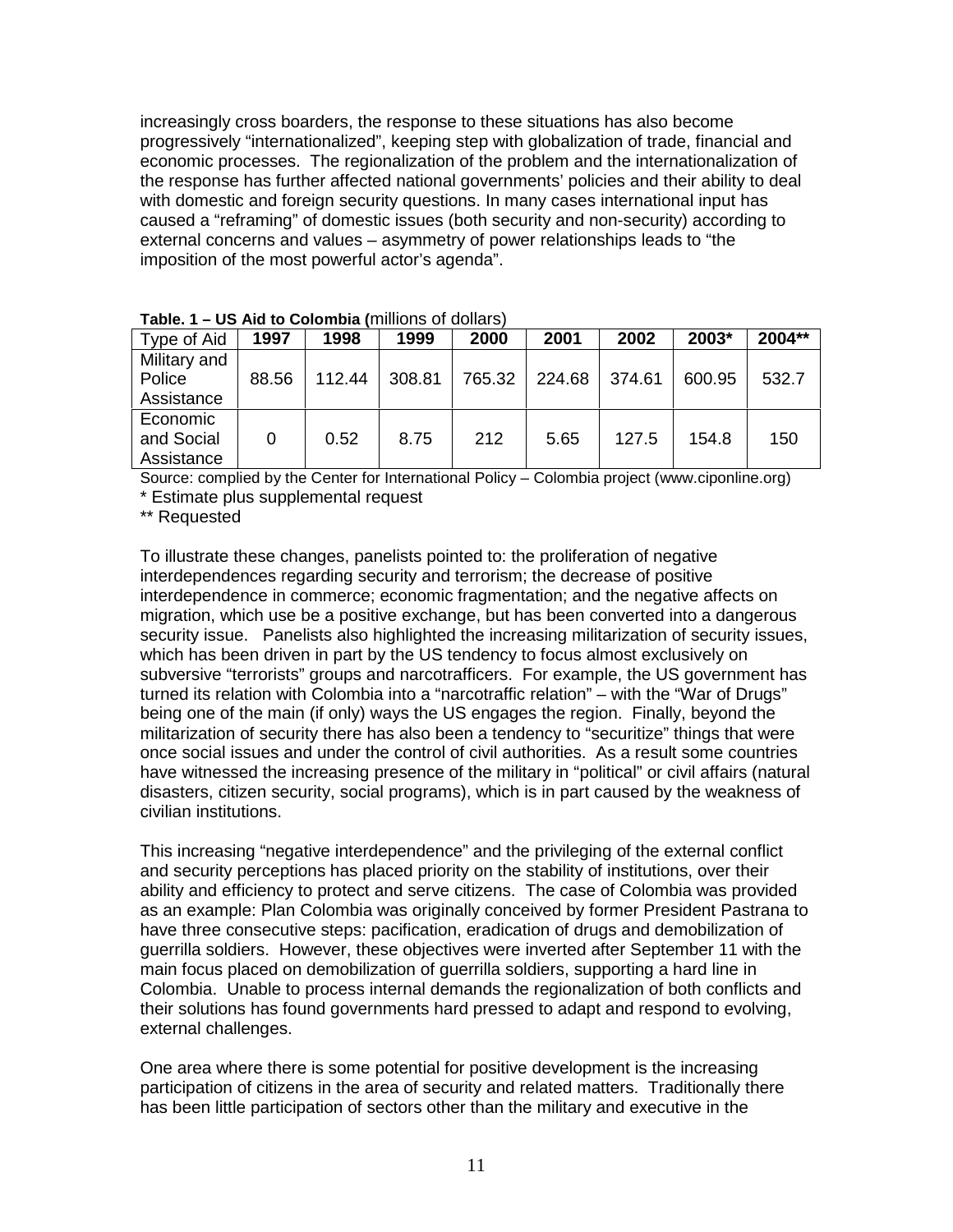formation of defense and security policy – at the regional as well as sub-regional level. However, there is a limited but nascent movement among civil society organizations to contribute to both national and multilateral policy formation in this area. For the most part regional and multilateral bodies are responding slowly but positively to these efforts. Increased civil society activity supports the formulation of security policies that support both state and human safety.

Some key points challenges for citizenship and security, and points for potential research:

- There is a need for renewed research on current civil-military relations:
	- The existing paradox between the renewed emphasis on security, driven by the US, and the traditional concerns about the role of the military in Latin American democracies.
	- The blurring of the lines between civilian military relations and activities in Venezuela and Ecuador).
- What are citizens' and civil society's priority themes in the face of these official agendas?
- Concern for the militarization of the security agenda (focused on narcotrafficers and "subversive" terrorists groups) and the effect that this thrust has on human rights and citizens in the region.

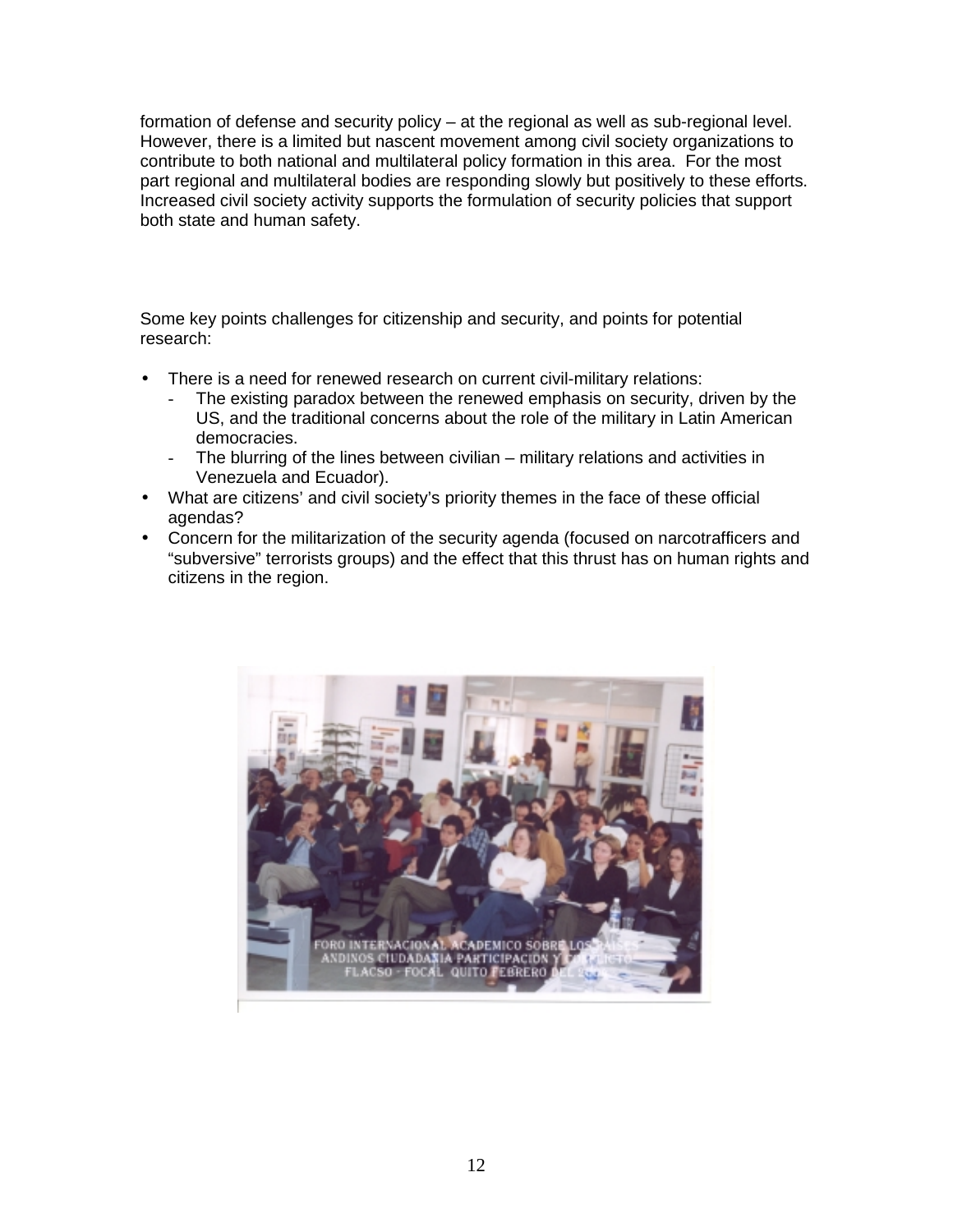#### *Agenda, FOCAL-FLACSO Andean Forum*  **Broadening Citizenship: Political Parties and New Trends in Participation February 19-20, 2004, FLACSO-Quito, Ecuador**

| $9:00-9:10$ | <b>Opening Remarks:</b> | Canadian Ambassador O. von Finckenstein  |
|-------------|-------------------------|------------------------------------------|
|             |                         | Fernando Carrión, Director, FLACSO-Quito |

### **THEME 1: POLITICAL CITIZENSHIP AND PARTICIPATION**

A key factor underlying political instability in the Andean region is the wide-spread disenchantment with political democracy and its failure to translate into tangible improvements in civil rights and social and economic aspects of citizenship for a majority of the populations in the region. This disjuncture remains a foremost challenge for development, and has lead to widespread patterns of sometimes-violent mobilization and in some cases the toppling of governments. Effective political participation is crucial for engaging the electorate, linking citizens and state institutions. Currently, political participation is constrained by several factors, including the decline of political parties in the region and weak state-citizen linkages. However counter trends in citizen participation include the emergence of viable indigenous parties, effective mobilization within civil society, and the use of democratic channels to effect significant political change. Drawing upon country-contexts, the two panels under this theme will address the constraints to, and prospects for expanding citizen participation in political life, the rise of new political actors as well as the current crises of formal political parties and governability in the region.

#### **Thursday 19 February**

#### **PANEL 1**: **POLITICAL CITIZENSHIP I: POLITICAL PARTIES AND CITIZEN PARTICIPATION**  Moderator: Felipe Burbano

- René Antonio Mayorga, Centro Boliviano de Estudios Multidisiplinarios *Crisis in political parties & governability (Bolivia)*
- Simón Pachano, FLACSO-Ecuador *Actors, Vetoes & Political Parties (Ecuador)*
- Anamaría San Juan, Universidad Central, Venezuela *Politics and citizen participation (Venezuela)*
- Francisco Gutiérrez Sanín, Universidad Nacional, IEPRI, Colombia *Current trends in political participation (Colombia)*
- David Scott Palmer, Boston University *Disintegration of political parties in Peru – Consequences for civil society*

### **PANEL 2: POLITICAL CITIZENSHIP II: NEW POLITICAL ACTORS** Moderator: Carmen Martínez

- Aldo Panfichi, Universidad Catolica, Perú *New political actors and civil society participation (Perú)*
- Fernando Bustamante, Universidad San Francisco, Ecuador *New trends in citizen participation (Ecuador)*